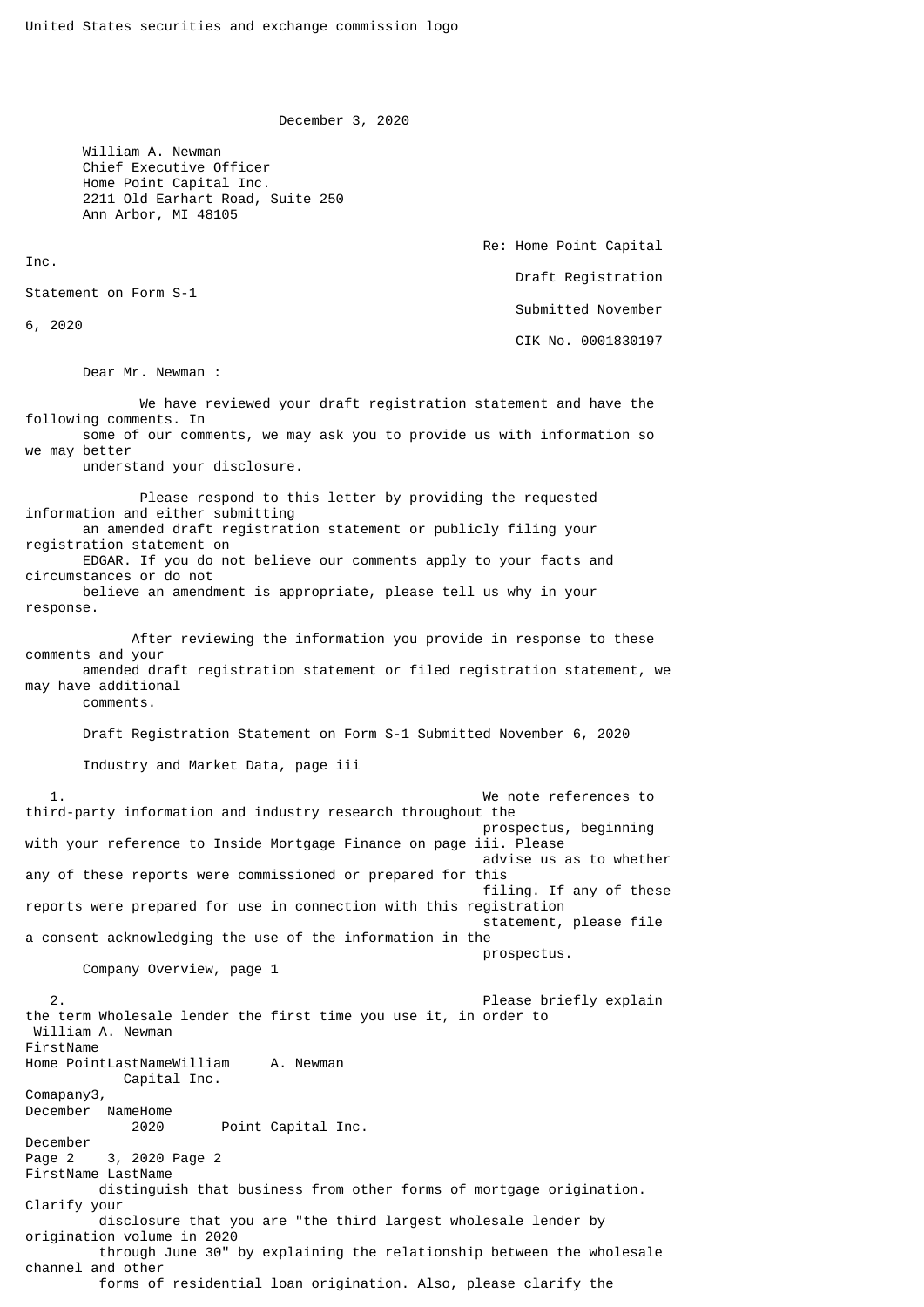distinction between your wholesale channel and the overall wholesale channel.<br>Please substantiate that you are currently the third Please substantiate that you are currently the third largest and fastest growing wholesale lender as of June 30, 2020. 4. We note statements throughout the summary regarding your plans and expectations for continued growth. Please discuss in greater detail any additional funding needs you will have to drive this growth, where you expect to source the funding, and the time frame and any material milestones. 5. Please provide support for the statement on page 16 that the wholesale channel is fragmented below the top three participants. Explain why you believe that this creates substantial opportunity to gain market share. 6. Please provide more detail regarding the reasons that you believe that growth in the company's platforms implies that they are scalable. Balance disclosure regarding scalability by referencing factors that would inhibit scalability, such as the considerations that appear in the risk factor on page 31. Risk Factors, page 27 7. In the risk factor that discusses financing arrangements, please disclose the number of warehouse lenders on which your business relies, as well as the number of funding facilities that expire in 2021 and the terms of the uncommitted facilities. Explain your plans, if any, to replace the expiring facilities.<br>B. Blease expand the risk factor on page 52 to state Please expand the risk factor on page 52 to state explicitly the risks associated with a falling interest rate environment. We note in this regard the disclosure on page 75 of the impact of changes in interest rates on your business. Management's Discussion and Analysis of Financial Condition and Results of Operations, page 73 9. Please expand your discussion of the proprietary Home Ownership Platform to explain how the platform differs from those of your competitors and what aspects of the platform cause increased customer retention. Quantify the impact of the platform on customer retention and disclose the time period over which such retention has occurred. 10. Please disclose here the number of loans enrolled in forbearance plans and the percentage of loans in your total serving portfolio this represents. Please continue to update this and your related liquidity disclosure as of the most recent practicable date. William A. Newman Home Point Capital Inc. December 3, 2020 Page 3 Business, page 91 11. Please discuss how your highly componentized, flexible technology infrastructure allows you to "leverage nimble internal development teams and market leading third-party systems to provide a best-in-class experience for our partners and customers." To the extent that you believe that this infrastructure distinguishes you from your competitors, explain why. 12. Please expand your discussion of your broker partners on page 95 to explain the relationship between those partners and the company, particularly whether the company retains any liability for the actions of the brokers. Description of Capital Stock, page 130 13. Please clarify, here or in a risk factor, that the distribution of any of the convertible

preferred stock the board will be authorized to issue could be dilutive